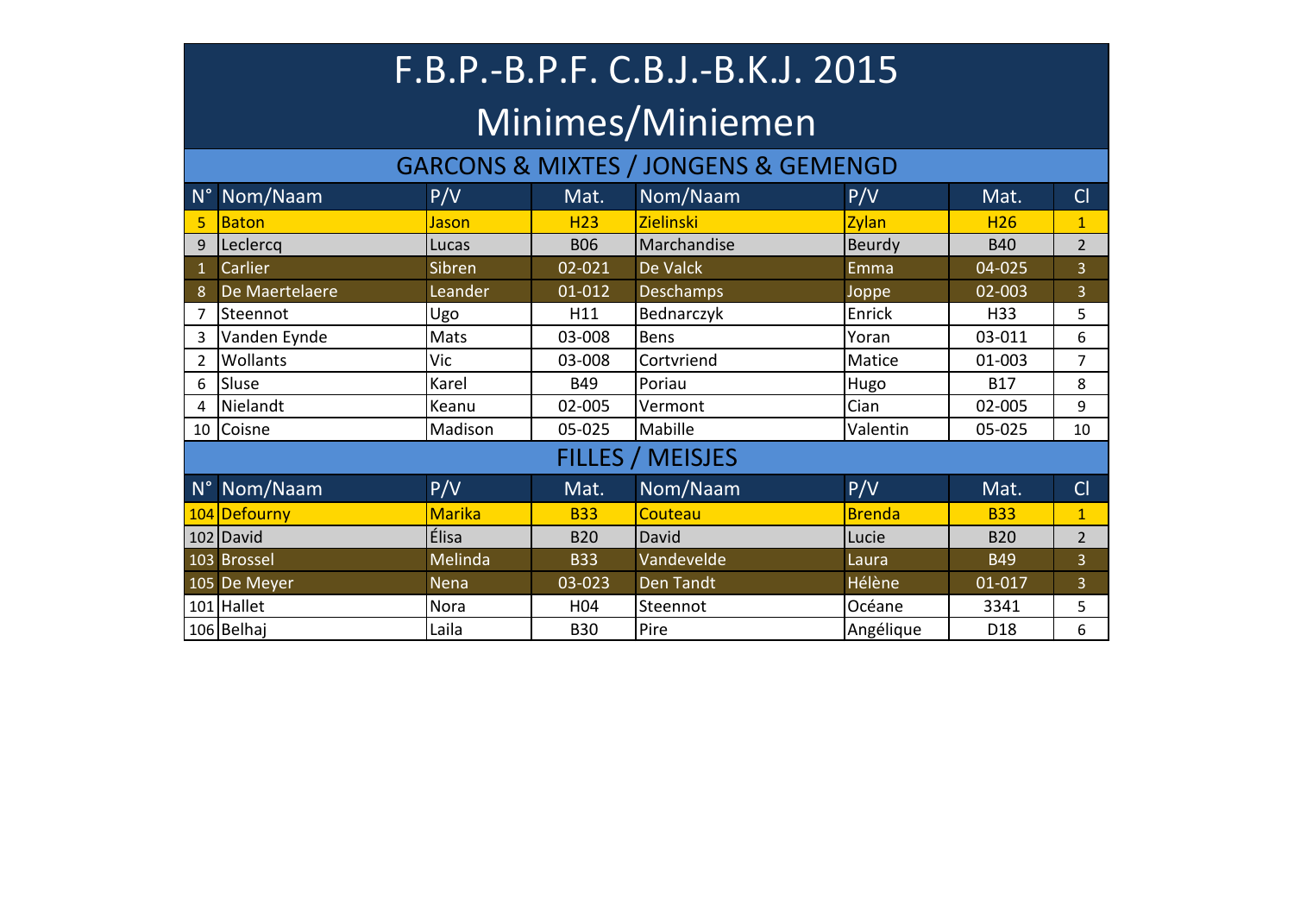# F.B.P.-B.P.F. C.B.J.-B.K.J. 2015

### Cadets / Kadetten

#### GARCONS / JONGENS

| $N^{\circ}$ | Nom/Naam        | P/V           | Mat.            | Nom/Naam        | P/V             | Mat.       | Nom/Naam          | P/V            | Mat.            | Cat                      | P |
|-------------|-----------------|---------------|-----------------|-----------------|-----------------|------------|-------------------|----------------|-----------------|--------------------------|---|
| 206         | Buffe           | <b>Adrien</b> | H <sub>23</sub> | <b>Defosse</b>  | <b>Lucas</b>    | <b>D02</b> | <b>Creyelman</b>  | <b>Jerome</b>  | H <sub>04</sub> |                          |   |
| 205         | Nieuwinckel     | Jarno         | 02-021          | <b>I</b> Bens   | Matthew         | 03-011     | <b>Claes</b>      | Siemen         | 04-010          |                          |   |
| 204         | Potier          | Loic          | H <sub>16</sub> | <b>Barbiaux</b> | Quentin         | H11        | <b>Storet</b>     | Florian        | H <sub>23</sub> |                          |   |
| 209         | Den Tandt       | Emile         | 01-017          | <b>Thomas</b>   | <b>Nick</b>     | 04-011     | Vande Eynde       | Ebbe           | 03-008          |                          |   |
| 201         | Évrard          | Bryan         | <b>B41</b>      | Houf            | Maxime          | A08        | Lizen             | Thibeaut       | <b>PFV</b>      |                          |   |
| 210         | <b>Wollants</b> | <b>Dries</b>  | 03-008          | Thysbaert       | <b>IGregory</b> | 02-021     | Presutti          | Lorenzo        | 04-001          |                          |   |
| 202         | Mahy            | Antoine       | <b>B17</b>      | Flawinne        | Axel            | <b>B49</b> | Pottier           | <b>Arno</b>    | <b>B17</b>      | ∍                        |   |
| 203         | Bertrand        | Quentin       | <b>B30</b>      | Bartholomé      | Mike            | <b>B23</b> | Henry             | Jérôme         | <b>B21</b>      | $\overline{\phantom{0}}$ |   |
| 207         | lelegems        | Renzo         | 02-009          | Verheyden       | Seppe           | 02-021     | <b>I</b> Asselman | <b>I</b> Lucas | 04-025          | ົ<br>∠                   |   |
| 211         | De Rore         | Laurens       | 05-023          | De Rore         | Dennis          | 05-023     | Vermont           | Xandres        | 05-023          | ∍<br>∠                   | 3 |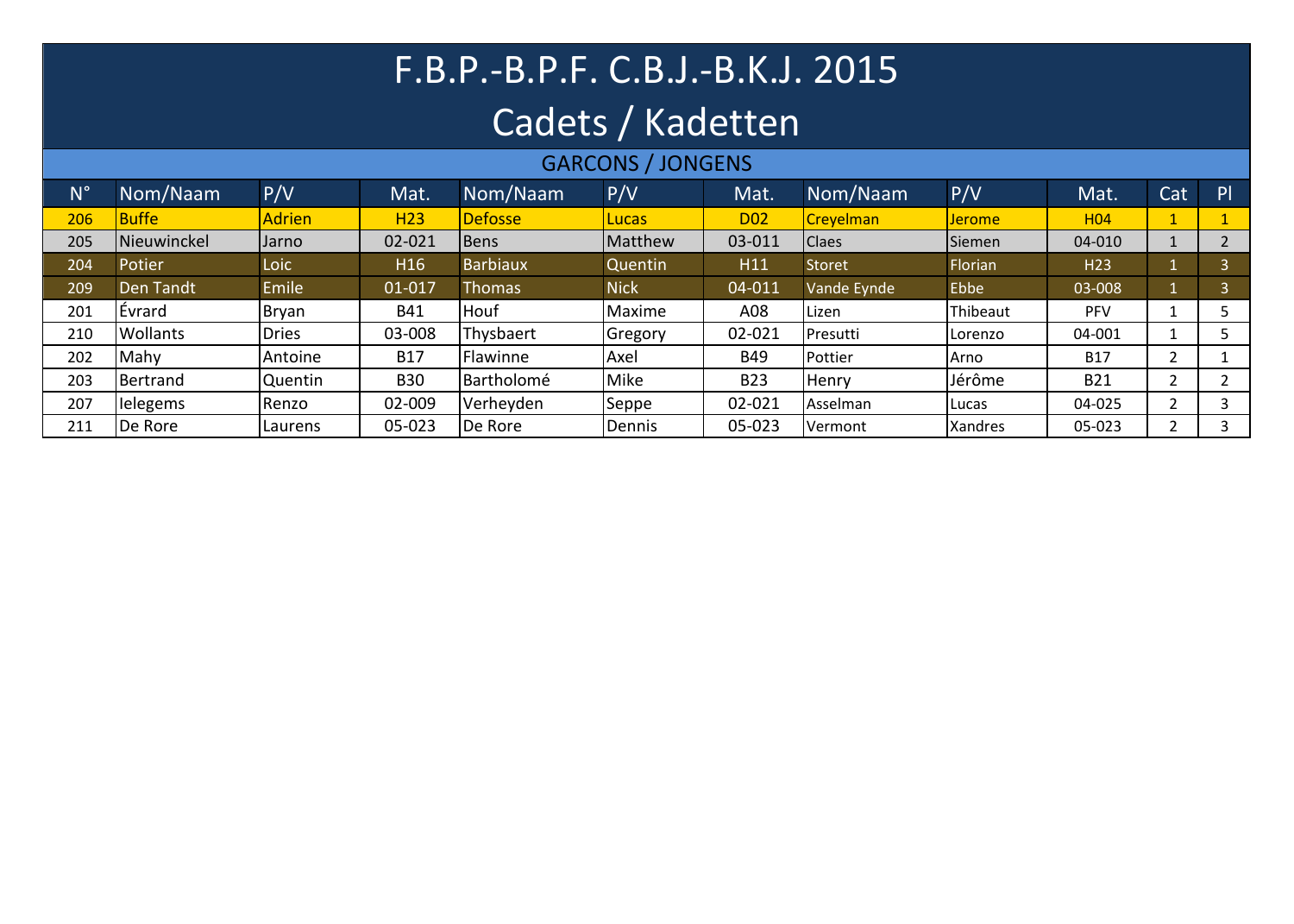| F.B.P.-B.P.F. C.B.J.-B.K.J. 2015 |                 |          |                  |                |         |                 |                |  |  |  |  |
|----------------------------------|-----------------|----------|------------------|----------------|---------|-----------------|----------------|--|--|--|--|
| Cadets / Kadetten                |                 |          |                  |                |         |                 |                |  |  |  |  |
| <b>FILLES / MEISJES</b>          |                 |          |                  |                |         |                 |                |  |  |  |  |
| $N^{\circ}$                      | Nom/Naam        | P/V      | Mat.             | Nom/Naam       | P/V     | Mat.            | Cl             |  |  |  |  |
| 305                              | <b>Dierickx</b> | Chloé    | <b>B20</b>       | Gérard         | Océane  | <b>B30</b>      | $\mathbf{1}$   |  |  |  |  |
| 302                              | Thomas          | Kimberly | 04-011           | Nielandt       | Akira   | 02-005          | $\overline{2}$ |  |  |  |  |
| 301                              | Van Hul         | Chelsea  | $02 - 005$       | <b>Troch</b>   | Margaux | 04-001          | 3              |  |  |  |  |
| 303                              | Pastoret        | Amandine | <b>D03</b>       | <b>Goffaux</b> | Camille | D <sub>03</sub> | 3              |  |  |  |  |
| 304                              | Van Loo         | Aurore   | D <sub>0</sub> 2 | Mahieux        | Lauryne | D <sub>03</sub> | 5              |  |  |  |  |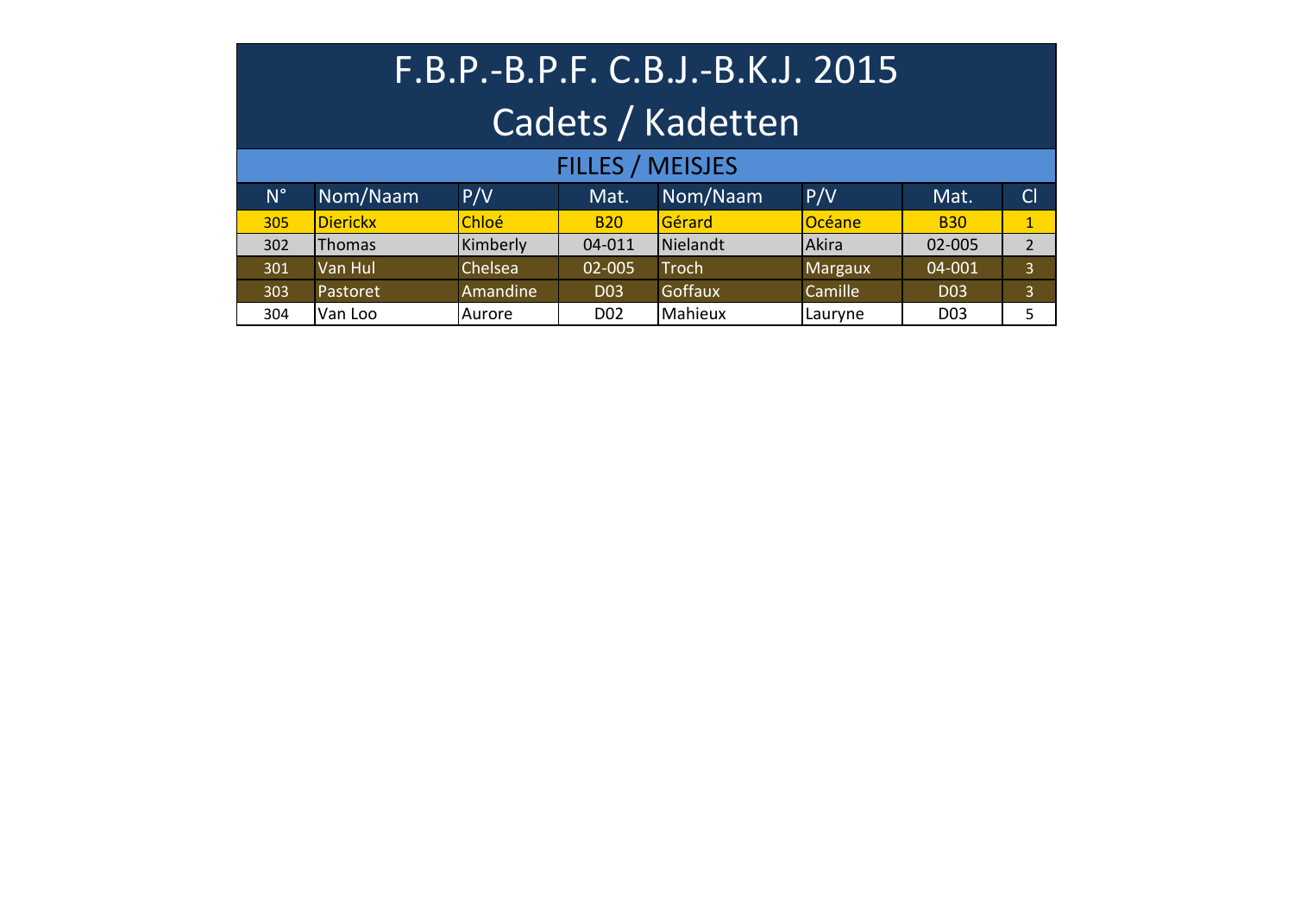## F.B.P.-B.P.F. C.B.J.-B.K.J. 2015

### Juniors / Junioren

#### GARCONS / JONGENS

| $N^{\circ}$ | Nom/Naam        | P/V           | Mat.            | Nom/Naam        | P/V           | Mat.            | Nom/Naam           | P/V           | Mat.             | Cat | P |
|-------------|-----------------|---------------|-----------------|-----------------|---------------|-----------------|--------------------|---------------|------------------|-----|---|
| 410         | <b>Meirsman</b> | <b>Jimmy</b>  | A08             | Triqueneaux     | Quentin       | A <sub>10</sub> | <b>Christiaens</b> | Jordan        | <b>B30</b>       |     |   |
| 409         | Deneir          | <b>Thijs</b>  | 05-011          | Bens            | <b>Thomas</b> | 03-011          | Kockx              | Nicky         | 05-005           |     | 2 |
| 402         | Grolet          | Luka          | <b>D03</b>      | <b>Dumoulin</b> | Arthur        | <b>B17</b>      | Alexandre          | <b>Tritan</b> | A19              |     | 3 |
| 404         | <b>Kockx</b>    | Jordy         | 01-003          | De Koninck      | Sacha         | 02-005          | Lekeux             | Gianni        | 01-002           |     |   |
| 406         | <b>Vitullo</b>  | Grégory       | <b>B40</b>      | Mauhin          | Timmy         | <b>B34</b>      | Vagener            | Romain        | <b>B34</b>       |     |   |
| 407         | Dewitte         | Jonathan      | <b>B45</b>      | Bouvier         | Didier        | <b>B45</b>      | Nicolay            | Nathan        | <b>B17</b>       |     |   |
| 405         | Mauhin          | Kenny         | <b>B34</b>      | Latour          | Adrien        | D <sub>03</sub> | Esclavon           | Christopher   | D <sub>0</sub> 2 |     |   |
| 411         | Defeche         | Hugo          | E11             | Ghyssels        | Charly        | E11             | Stassart           | Marvin        | E11              |     |   |
| 408         | <b>Hallet</b>   | <b>Dylan</b>  | H <sub>04</sub> | Wielfaert       | Valentin      | H <sub>30</sub> | Dujardin           | Loris         | H <sub>19</sub>  |     | 3 |
| 401         | El Ouahabi      | <b>Billal</b> | 05-025          | Seron           | Jordy         | 05-025          | Van De Vyver       | Eri Arno      | 05-025           |     |   |
| 403         | Woestenborghs   | Yannick       | 02-005          | Vermont         | Fabio         | 02-005          | Van Meirhaeghe     | Kyano         | 02-021           |     |   |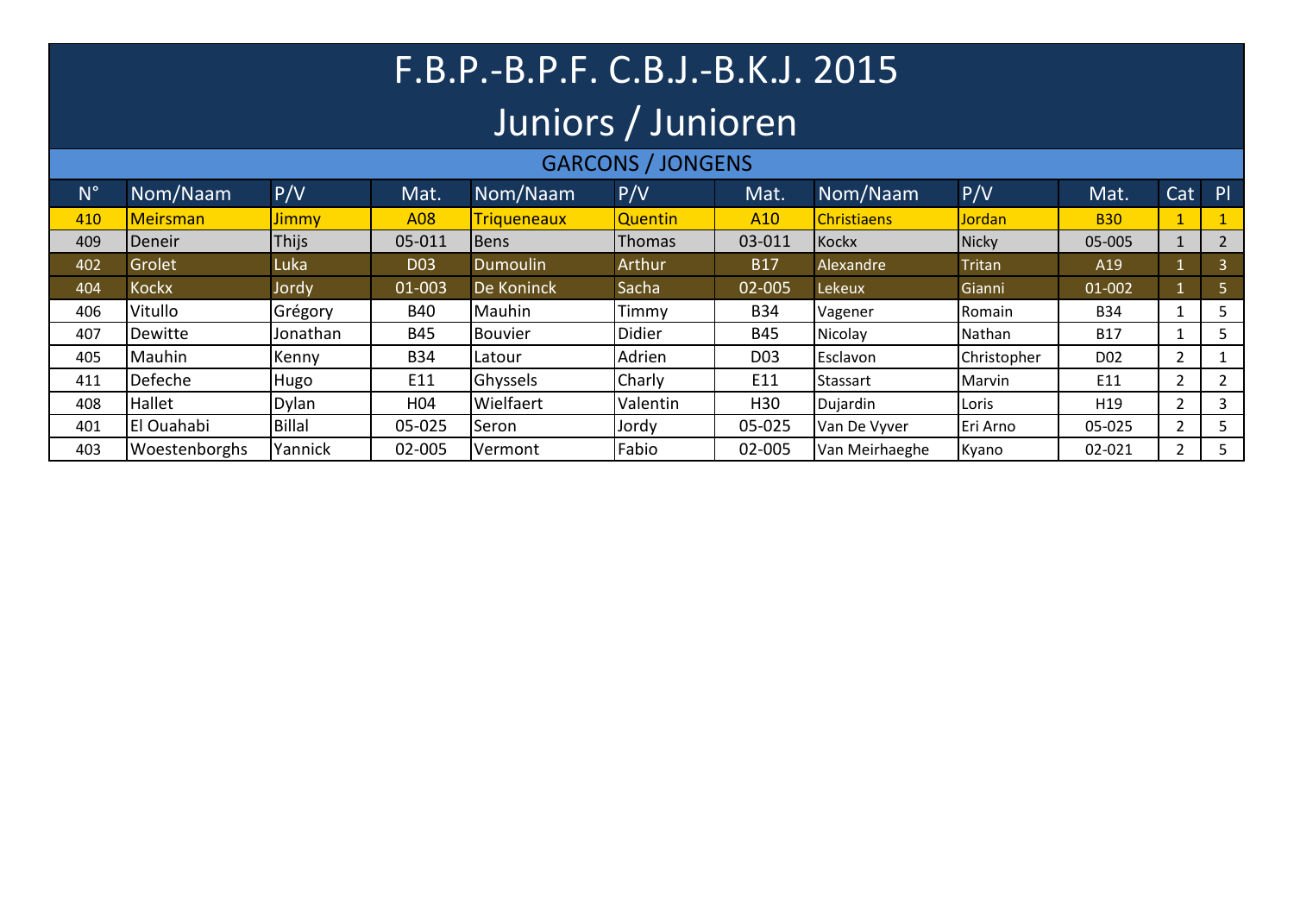| F.B.P.-B.P.F. C.B.J.-B.K.J. 2015 |                  |             |                         |                |               |            |                |  |  |  |
|----------------------------------|------------------|-------------|-------------------------|----------------|---------------|------------|----------------|--|--|--|
| Juniors / Junioren               |                  |             |                         |                |               |            |                |  |  |  |
|                                  |                  |             | <b>FILLES / MEISJES</b> |                |               |            |                |  |  |  |
| $N^{\circ}$                      | Nom/Naam         | P/V         | Mat.                    | Nom/Naam       | P/V           | Mat.       | CI             |  |  |  |
| 502                              | Lariviere        | Wendy       | <b>B23</b>              | Gérard         | <b>Alison</b> | <b>B23</b> | $\mathbf{1}$   |  |  |  |
| 504                              | Streel           | Laura       | <b>B30</b>              | Van Loo        | Laurane       | H11        | $\overline{2}$ |  |  |  |
| 501                              | <b>Mannaerts</b> | <b>lnes</b> | 02-021                  | <b>Renders</b> | <b>Ina</b>    | 02-021     | $\overline{3}$ |  |  |  |
|                                  |                  |             |                         |                |               |            |                |  |  |  |

503 Poriau Eloise B17 Olivier Marie B30 3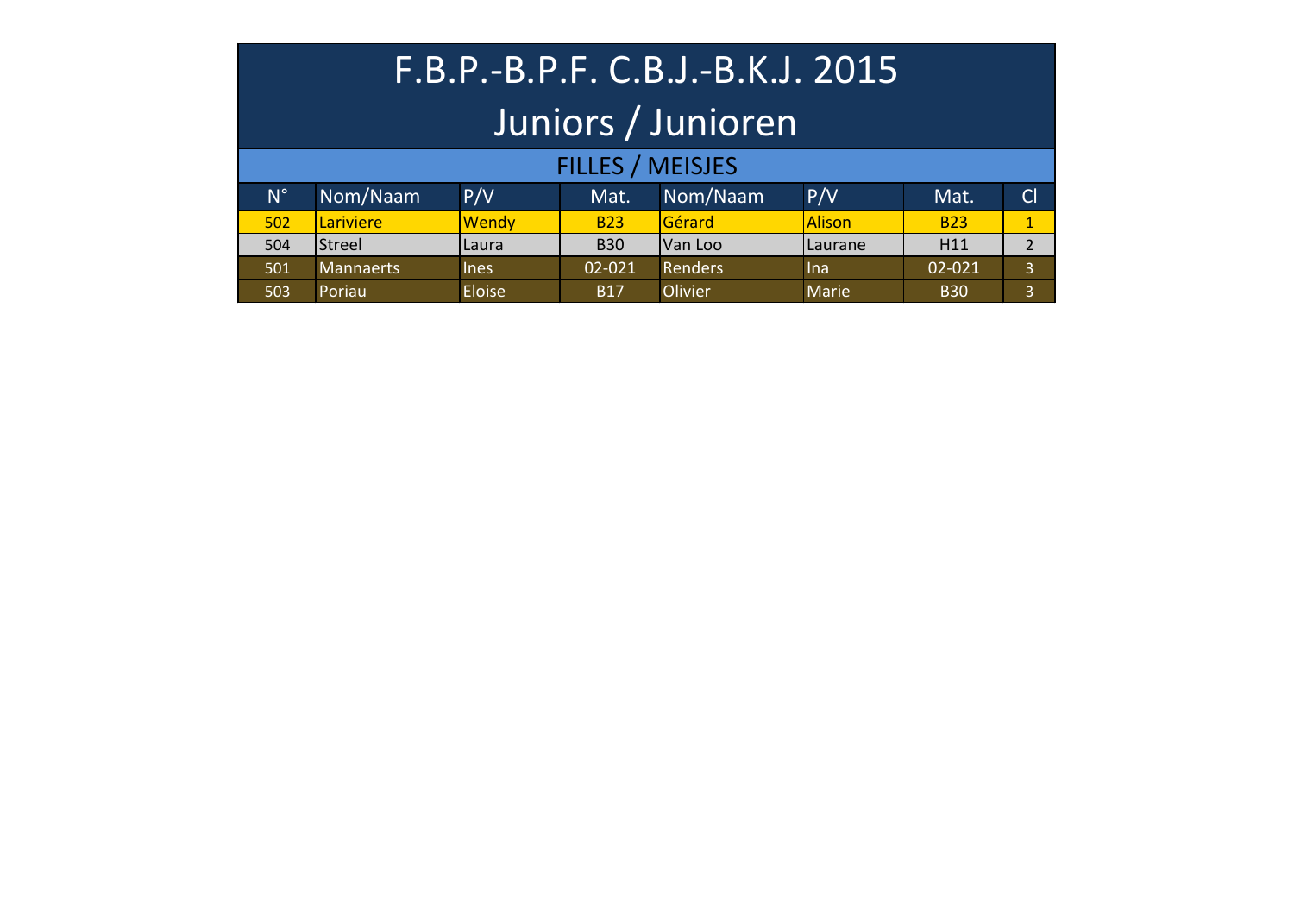## F.B.P.-B.P.F. C.B.J.-B.K.J. 2015 Espoirs / Beloften

### GARCONS / JONGENS

| $N^{\circ}$ | Nom/Naam          | P/V          | Mat.            | Nom/Naam           | P/V          | Mat.            | Nom/Naam      | P/V          | Mat.             | Cat            | P              |
|-------------|-------------------|--------------|-----------------|--------------------|--------------|-----------------|---------------|--------------|------------------|----------------|----------------|
| 616         | <b>B</b> âton     | Logan        | A10             | <b>Kubilav</b>     | <b>Cimen</b> | A <sub>18</sub> | Hannosset     | Michaël      | <b>B30</b>       |                |                |
| 607         | Verplancke        | Dieter       | 05-005          | Van Hecke          | Jorne        | 01-005          | Alexandre     | <b>Dylan</b> | A10              | $\mathbf{1}$   | $\overline{2}$ |
| 604         | <b>Bourdoux</b>   | Renaud       | <b>B43</b>      | <b>Milquet</b>     | Adrien       | <b>B23</b>      | Smal          | Corentin     | <b>B23</b>       | 1              | 3              |
| 614         | Gilis             | Jens         | 03-007          | <b>Mannaerts</b>   | Tom          | 02-003          | <b>Melis</b>  | Jente        | 02-005           |                | $\overline{3}$ |
| 608         | Nowak             | Michal       | <b>B07</b>      | Smeets             | Yannick      | <b>B07</b>      | Delmotte      | Jordan       | <b>B07</b>       |                | 4              |
| 612         | <b>Steylemans</b> | <b>Bjorn</b> | 01-003          | De Rauw            | Davy         | 01-003          | Jonckheere    | Sam (jun)    | 01-017           | 1              | 4              |
| 615         | Kausse            | Geoffrey     | 03-007          | De Cree            | Jordi        | 04-006          | Thomas        | Thomas       | 02-003           | 1              | 4              |
| 617         | Berode            | Mathieu      | <b>B43</b>      | Vangriecken        | Cyril        | <b>B20</b>      | Nicolay       | Corentin     | D <sub>0</sub> 2 |                | 4              |
| 601         | Van Hole          | Dylan        | A08             | <b>Buffe</b>       | Corentin     | H <sub>23</sub> | Potier        | Diego        | PFV              |                | 9              |
| 611         | Legrand           | Maxime       | D <sub>03</sub> | <b>Bellet</b>      | Maxime       | A39             | Docq          | Jordan       | D <sub>02</sub>  |                | 9              |
| 605         | Vandy             | Kevin        | D <sub>04</sub> | Saintviteux        | Julien       | D <sub>05</sub> | <b>Bastin</b> | Cyril        | <b>B02</b>       | $\overline{2}$ |                |
| 603         | Sterken           | Marty        | <b>B49</b>      | Meuwissen          | Anthony      | <b>B02</b>      | Gérard        | Maxime       | <b>B40</b>       | $\overline{2}$ | $\overline{2}$ |
| 606         | Muller            | Arnaud       | A33             | Gregoire           | Geoffrey     | A31             | <b>Bles</b>   | Vincent      | A31              | $\overline{2}$ | 3              |
| 610         | Smulders          | Cédric       | 02-021          | De Vos             | <b>Bram</b>  | 02-008          | Van Lent      | Kevin        | 03-015           | $\overline{2}$ | 3              |
| 602         | Curto             | Gaetan       | D <sub>06</sub> | <b>Decartes</b>    | Kevin        | D <sub>06</sub> | Mandelier     | Mehdi        | D <sub>06</sub>  | $\overline{2}$ | 5              |
| 609         | Kausse            | Gregory      | 03-007          | Dumoulin           | Diego        | 01-017          | Meyskens      | Ken          | 04-006           | 2              | 5              |
| 613         | Boutte            | <b>Bryan</b> | <b>B45</b>      | <b>Baxevanidis</b> | Jonas        | <b>B20</b>      | Vanegeren     | Loïc         | <b>B33</b>       | $\overline{2}$ | 5              |
| 618         | Callaert          | Jordan       | 04-010          | Cockx              | Christopher  | 05-009          | Palinckx      | Yannick      | 02-020           | 2              | 5              |